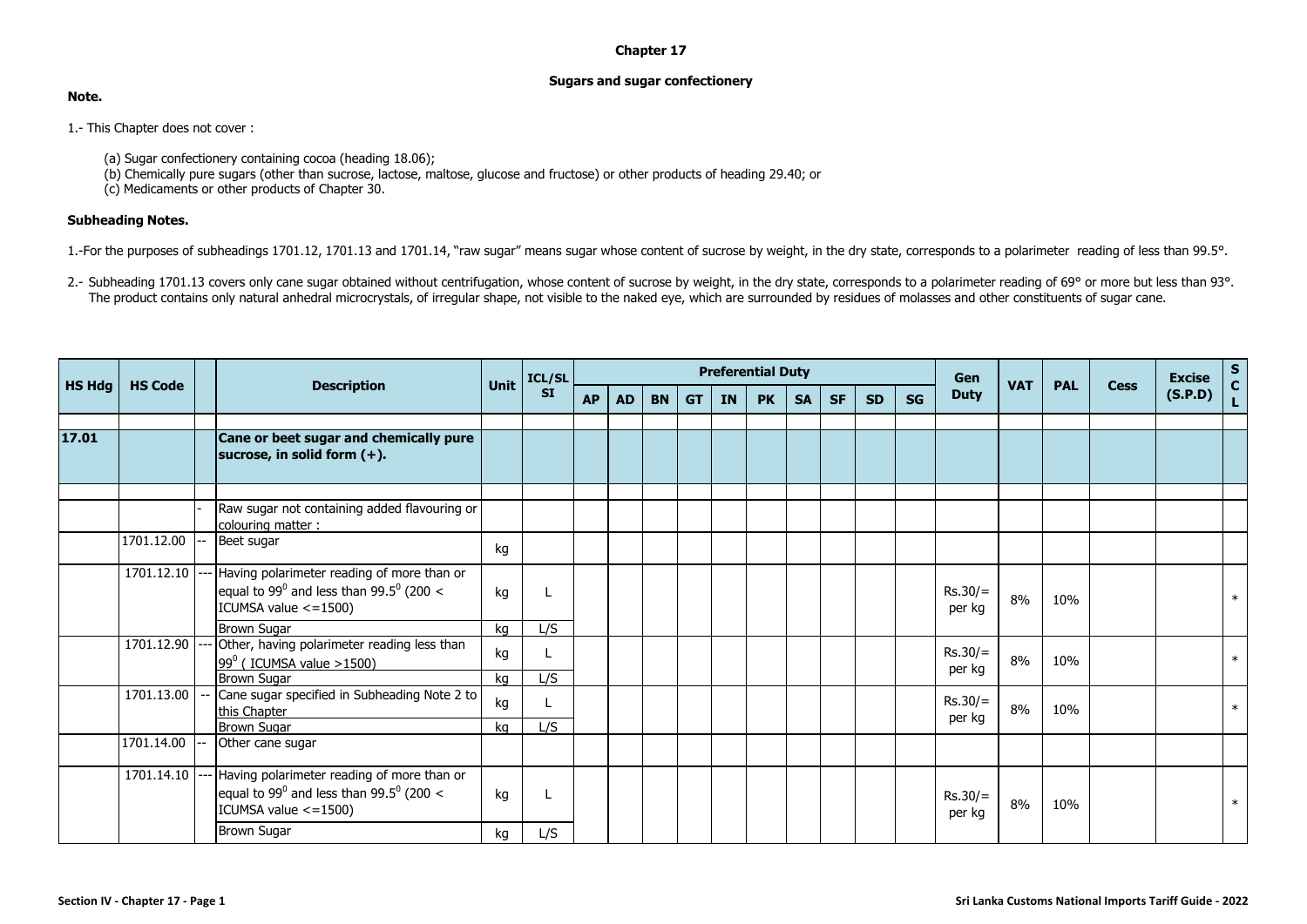|               |                |  | <b>Description</b>                                                                                                                             | <b>Unit</b> | ICL/SL<br><b>SI</b>     | <b>Preferential Duty</b> |           |           |           |    |           |           |           |           |           |                     | Gen        |            |             | <b>Excise</b> | $\sf s$          |
|---------------|----------------|--|------------------------------------------------------------------------------------------------------------------------------------------------|-------------|-------------------------|--------------------------|-----------|-----------|-----------|----|-----------|-----------|-----------|-----------|-----------|---------------------|------------|------------|-------------|---------------|------------------|
| <b>HS Hdg</b> | <b>HS Code</b> |  |                                                                                                                                                |             |                         | <b>AP</b>                | <b>AD</b> | <b>BN</b> | <b>GT</b> | IN | <b>PK</b> | <b>SA</b> | <b>SF</b> | <b>SD</b> | <b>SG</b> | <b>Duty</b>         | <b>VAT</b> | <b>PAL</b> | <b>Cess</b> | (S.P.D)       | $\mathbf c$<br>L |
|               |                |  |                                                                                                                                                |             |                         |                          |           |           |           |    |           |           |           |           |           |                     |            |            |             |               |                  |
|               | 1701.14.90     |  | Other, having polarimeter reading less than                                                                                                    | kg          | $\mathbf{L}$            |                          |           |           |           |    |           |           |           |           |           | $Rs.30/=$           | 8%         | 10%        |             |               | $\ast$           |
|               |                |  | $99^0$ (ICUMSA value >1500)<br><b>Brown Sugar</b>                                                                                              | kg          | L/S                     |                          |           |           |           |    |           |           |           |           |           | per kg              |            |            |             |               |                  |
|               |                |  | Other:                                                                                                                                         |             |                         |                          |           |           |           |    |           |           |           |           |           |                     |            |            |             |               |                  |
|               | 1701.91        |  | Containing added flavouring or colouring<br>matter:                                                                                            |             |                         |                          |           |           |           |    |           |           |           |           |           |                     |            |            |             |               |                  |
|               | 1701.91.10     |  | Having polarimeter reading more than or                                                                                                        |             |                         |                          |           |           |           |    |           |           |           |           |           |                     |            |            |             |               |                  |
|               |                |  | equal to $99.7^0$ (ICUMSA value <= 60)                                                                                                         | kg          |                         |                          |           |           |           |    |           |           |           |           |           | $Rs.30/=$<br>per kg | 8%         | 10%        |             |               |                  |
|               |                |  | White Sugar and Icing Sugar                                                                                                                    | kg          | S                       |                          |           |           |           |    |           |           |           |           |           |                     |            |            |             |               |                  |
|               | 1701.91.20     |  | Having polarimeter reading of more than or                                                                                                     |             |                         |                          |           |           |           |    |           |           |           |           |           |                     |            |            |             |               |                  |
|               |                |  | equal to 99.5 $^0$ and less than 99.7 $^0$<br>(60 <<br>ICUMSA value <= 200)                                                                    | kg          |                         |                          |           |           |           |    |           |           |           |           |           | $Rs.30/=$<br>per kg | 8%         | 10%        |             |               | $\ast$           |
|               |                |  | White Sugar and Icing Sugar                                                                                                                    | ka          | S                       |                          |           |           |           |    |           |           |           |           |           |                     |            |            |             |               |                  |
|               | 1701.91.30     |  | Having polarimeter reading of more than or                                                                                                     |             |                         |                          |           |           |           |    |           |           |           |           |           |                     |            |            |             |               |                  |
|               |                |  | equal to $99^0$ and less than $99.5^0$<br>(200)<br>$\frac{1}{2}$ ICUMSA value <=1500)                                                          | kg          | L                       |                          |           |           |           |    |           |           |           |           |           | $Rs.30/=$<br>per kg | 8%         | 10%        |             |               | $\ast$           |
|               |                |  | <b>Brown Sugar</b>                                                                                                                             | kg          | L/S                     |                          |           |           |           |    |           |           |           |           |           |                     |            |            |             |               |                  |
|               | 1701.91.90     |  | Having polarimeter reading less than 99 <sup>0</sup> (<br>ICUMSA value $> 1500$ )                                                              | kg          | L.                      |                          |           |           |           |    |           |           |           |           |           | $Rs.30/=$<br>per kg | 8%         | 10%        |             |               | $\ast$           |
|               |                |  | <b>Brown Sugar</b>                                                                                                                             | kg          | L/S                     |                          |           |           |           |    |           |           |           |           |           |                     |            |            |             |               |                  |
|               | 1701.99        |  | Other:                                                                                                                                         |             |                         |                          |           |           |           |    |           |           |           |           |           |                     |            |            |             |               |                  |
|               | 1701.99.10     |  | Cane sugar having polarimeter reading of                                                                                                       |             |                         |                          |           |           |           |    |           |           |           |           |           |                     |            |            |             |               |                  |
|               |                |  | more than or equal to 99.7 <sup>0</sup><br>$\left($<br>ICUMSA value $\leq$ =60)                                                                | kg          |                         |                          |           |           |           |    |           |           |           |           |           | $Rs.30/=$<br>per kg | 8%         | 10%        |             |               | $\ast$           |
|               |                |  | White Sugar and Icing Sugar                                                                                                                    | kg          | $\overline{\mathsf{s}}$ |                          |           |           |           |    |           |           |           |           |           |                     |            |            |             |               |                  |
|               | 1701.99.20     |  | Cane sugar having polarimeter reading of<br>more than or equal to 99.5 <sup>0</sup> and less than<br>$99.7^0$<br>(60 <<br>ICUMSA value <= 200) | kg          |                         |                          |           |           |           |    | Free      |           |           |           |           | $Rs.30/=$<br>per kg | 8%         | 10%        |             |               | $\ast$           |
|               |                |  | White Sugar and Icing Sugar                                                                                                                    | kg          | S                       |                          |           |           |           |    |           |           |           |           |           |                     |            |            |             |               |                  |
|               | 1701.99.30     |  | Beet sugar having polarimeter reading of<br>more than or equal to 99.7 <sup>0</sup><br>- (<br>ICUMSA value $\leq$ =60)                         | kg          |                         |                          |           |           |           |    |           |           |           |           |           | $Rs.30/=$<br>per kg | 8%         | 10%        |             |               | $\ast$           |
|               |                |  |                                                                                                                                                |             |                         |                          |           |           |           |    |           |           |           |           |           |                     |            |            |             |               |                  |
|               | 1701.99.40     |  | White Sugar and Icing Sugar<br>Beet sugar having polarimeter reading of                                                                        | kg          | $\overline{\mathsf{s}}$ |                          |           |           |           |    |           |           |           |           |           |                     |            |            |             |               |                  |
|               |                |  | more than or equal to 99.5 <sup>0</sup> and less than<br>$99.7^0$<br>(60 <<br>ICUMSA value $\le$ = 200)                                        | kg          |                         |                          |           |           |           |    | Free      |           |           |           |           | $Rs.30/=$<br>per kg | 8%         | 10%        |             |               | $\ast$           |
|               |                |  | White Sugar and Icing Sugar                                                                                                                    | ka          | L/S                     |                          |           |           |           |    |           |           |           |           |           |                     |            |            |             |               |                  |
|               | 1701.99.90     |  | Other                                                                                                                                          | kg          | S                       |                          |           |           |           |    | Free      |           |           |           |           | $Rs.30/=$<br>per kg | 8%         | 10%        |             |               | $\ast$           |
|               |                |  |                                                                                                                                                |             |                         |                          |           |           |           |    |           |           |           |           |           |                     |            |            |             |               |                  |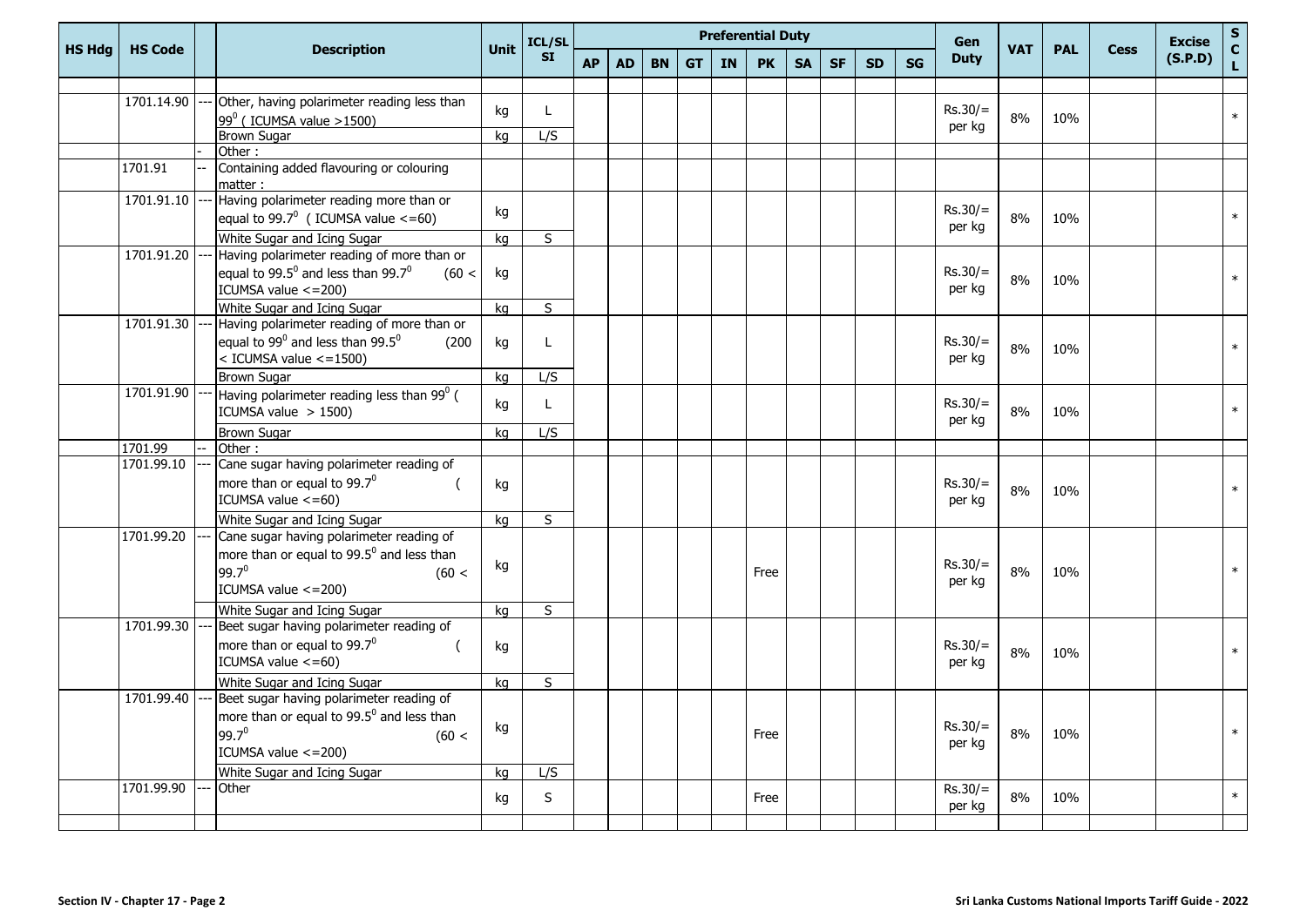|               | <b>HS Code</b>           |  | <b>Description</b>                                                                                                                                                                                                                                     | Unit     | ICL/SL<br><b>SI</b> | <b>Preferential Duty</b> |           |           |           |    |              |           |           |           |           | Gen                 |            |                |                      | <b>Excise</b> | $\mathbf{s}$                |
|---------------|--------------------------|--|--------------------------------------------------------------------------------------------------------------------------------------------------------------------------------------------------------------------------------------------------------|----------|---------------------|--------------------------|-----------|-----------|-----------|----|--------------|-----------|-----------|-----------|-----------|---------------------|------------|----------------|----------------------|---------------|-----------------------------|
| <b>HS Hdg</b> |                          |  |                                                                                                                                                                                                                                                        |          |                     | <b>AP</b>                | <b>AD</b> | <b>BN</b> | <b>GT</b> | IN | <b>PK</b>    | <b>SA</b> | <b>SF</b> | <b>SD</b> | <b>SG</b> | <b>Duty</b>         | <b>VAT</b> | <b>PAL</b>     | <b>Cess</b>          | (S.P.D)       | $\mathbf{C}$<br>$\mathbf L$ |
| 17.02         |                          |  | Other sugars, including chemically pure<br>lactose, maltose, glucose and fructose,<br>in solid form; sugar syrups not<br>containing added flavouring or<br>colouring matter; artificial honey,<br>whether or not mixed with natural<br>honey; caramel. |          |                     |                          |           |           |           |    |              |           |           |           |           |                     |            |                |                      |               |                             |
|               |                          |  | Lactose and lactose syrup:                                                                                                                                                                                                                             |          |                     |                          |           |           |           |    |              |           |           |           |           |                     |            |                |                      |               |                             |
|               | 1702.11.00               |  | Containing by weight 99% or more lactose,<br>expressed as anhydrous lactose, calculated<br>on the dry matter.                                                                                                                                          | kg       |                     |                          |           |           |           |    | Free         |           |           |           |           | 15%                 | 8%         | 10.0%          |                      |               |                             |
|               | 1702.19.00               |  | Other                                                                                                                                                                                                                                                  | kg       |                     |                          |           |           |           |    | Free         |           |           |           |           | 15%                 | 8%         | 10.0%          |                      |               |                             |
|               | 1702.20.00<br>1702.30.00 |  | Maple sugar and maple syrup<br>Glucose and glucose syrup, not containing<br>fructose or containing in the dry state less<br>than 20% by weight of fructose                                                                                             | kg<br>kg |                     |                          |           |           |           |    | Free<br>Free |           |           | 4.5%      | Free      | 15%<br>15%          | 8%<br>8%   | 10.0%<br>10.0% |                      |               |                             |
|               | 1702.40.00               |  | Glucose and glucose syrup, containing in the<br>dry state at least 20% but less than 50% by<br>weight of fructose, excluding invert sugar                                                                                                              | kg       |                     |                          |           |           |           |    | Free         |           |           | 4.5%      |           | 15%                 | 8%         | 10.0%          |                      |               |                             |
|               | 1702.50.00               |  | Chemically pure fructose                                                                                                                                                                                                                               | kg       |                     |                          |           |           |           |    | Free         |           |           | 4.5%      |           | 15%                 | 8%         | 10.0%          |                      |               |                             |
|               | 1702.60.00               |  | Other fructose and fructose syrup, containing<br>in the dry state more than 50% by weight of<br>fructose, excluding invert sugar                                                                                                                       | kg       |                     |                          |           |           |           |    | Free         |           |           | 4.5%      |           | 15%                 | 8%         | 10.0%          |                      |               |                             |
|               | 1702.90                  |  | Other, including invert sugar and other sugar<br>and sugar syrup and sugar syrup blends<br>containing in the dry state 50% by weight of<br>fructose:                                                                                                   |          |                     |                          |           |           |           |    |              |           |           |           |           |                     |            |                |                      |               |                             |
|               | 1702.90.10               |  | Brewing sugar, artificial honey                                                                                                                                                                                                                        | kg       |                     |                          |           |           |           |    |              |           |           |           |           | 15%                 | 8%         | 10.0%          | $Rs.250/=$<br>per kg |               |                             |
|               | 1702.90.21               |  | Varieties of sakkara, jaggery:<br>Sakkara (suger cane jaggery)                                                                                                                                                                                         | kg       |                     |                          |           |           |           |    |              |           |           |           |           | $Rs.11/=$<br>per kg | 8%         | 10.0%          | $Rs.250/=$<br>per kg |               |                             |
|               | 1702.90.22               |  | Kithul jaggery                                                                                                                                                                                                                                         | kg       |                     |                          |           |           |           |    |              |           |           |           |           | $Rs.11/=$<br>per kg | 8%         | 10.0%          | $Rs.250/=$<br>per kg |               |                             |
|               | 1702.90.29               |  | --- Other                                                                                                                                                                                                                                              | kg       |                     |                          |           |           |           |    |              |           |           |           |           | $Rs.11/=$<br>per kg | 8%         | 10.0%          | $Rs.250/=$<br>per kg |               |                             |
|               | 1702.90.30               |  | Kithul treacle                                                                                                                                                                                                                                         | kg       |                     |                          |           |           |           |    |              |           |           |           |           | $Rs.11/=$<br>per kg | 8%         | 10.0%          | $Rs.250/=$<br>per kg |               |                             |
|               | 1702.90.40               |  | Malto-dextrins with a reducing sugar content<br>expressed as dextrose on the dry substance,<br>exceeding 10% but less than 20%                                                                                                                         | kg       |                     |                          |           |           |           |    |              |           |           |           |           | 15%                 | 8%         | 10.0%          |                      |               |                             |